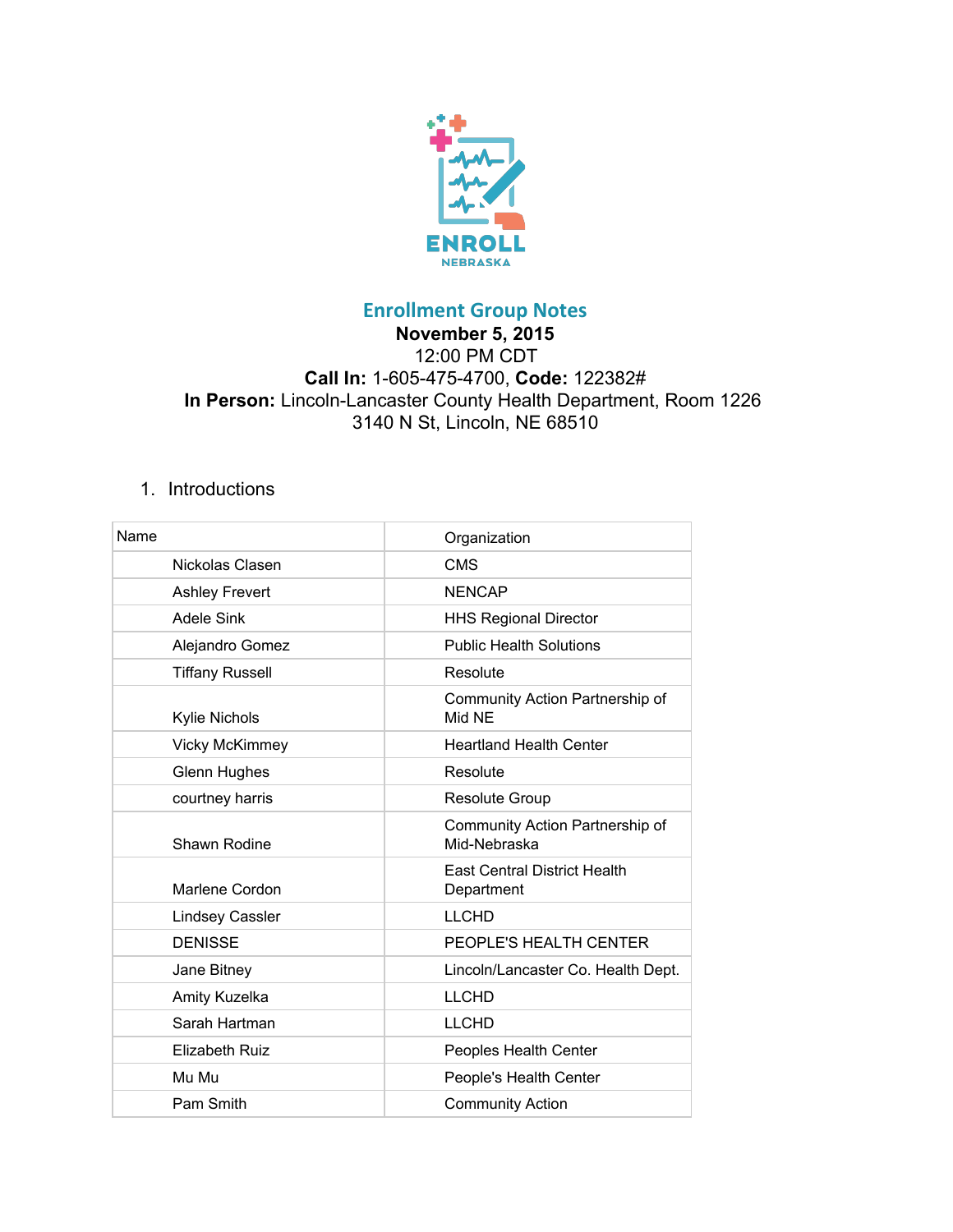| Don Rodin       |                     |
|-----------------|---------------------|
| Sasha Rightsell | <b>SENCA</b>        |
| Tori            | <b>NE Appleseed</b> |
| Eric            | <b>NE Appleseed</b> |
| Clara           | <b>NE Appleseed</b> |
| Molly           | <b>NE Appleseed</b> |

- 2. Assister Story
	- a. Open Enrollment So Far:
		- i. Appointments?
		- ii. Website?
		- iii. Problems?
		- iv. Successes?
	- b. East Central: Very very well. W/in first 30 minutes on Monday, 5 appointments booked with CAC's. They understand that they need insurance, still hard to understand the law. They are now paying attention to real health care costs without health insurance. System works really well, no glitches so far.
	- c. Dennisse from People's: This week, client with no income qualified for \$700 tax credit. Thoughts?
		- i. Nick with CMS: 0 income, permanent residents, more than 5 years in US. Send application ID to Nick
	- d. Pam, Community Action in Lincoln folks have been coming in for renewals, finding large increases in premiums, switching plans to ones that offered better prices even over last year's in some cases.
	- e. Facility in network tool on healthcare.gov: facility names like hospitals are different from provider to provider (ie. Bryan Medical Center vs. Bryan Health). Makes it difficult. Provider name tool has worked well.
	- f. Dennisse: Appointments running to 3 hours instead of 2 hours. Mostly because of health literacy.
		- i. Solution ideas: think about visual aids, some pamphlets about health literacy before their appointments. Maybe a n education presentation to a group of these folks?
	- 1. Send youtoons and pamphlet about health literacy to group g. Feedback on the application on healthcare.gov?
		- i. Much smoother in general
		- ii. like website but it wouldn't let one client finish
	- h. plan estimator tool?
		- i. Great! option to skip specifics is welcome. Get to the full price plans faster and easier
	- i. Out of pocket cost estimator  $-7$  doctor appointments /year was not very relevant to one person. No one else had experience with it.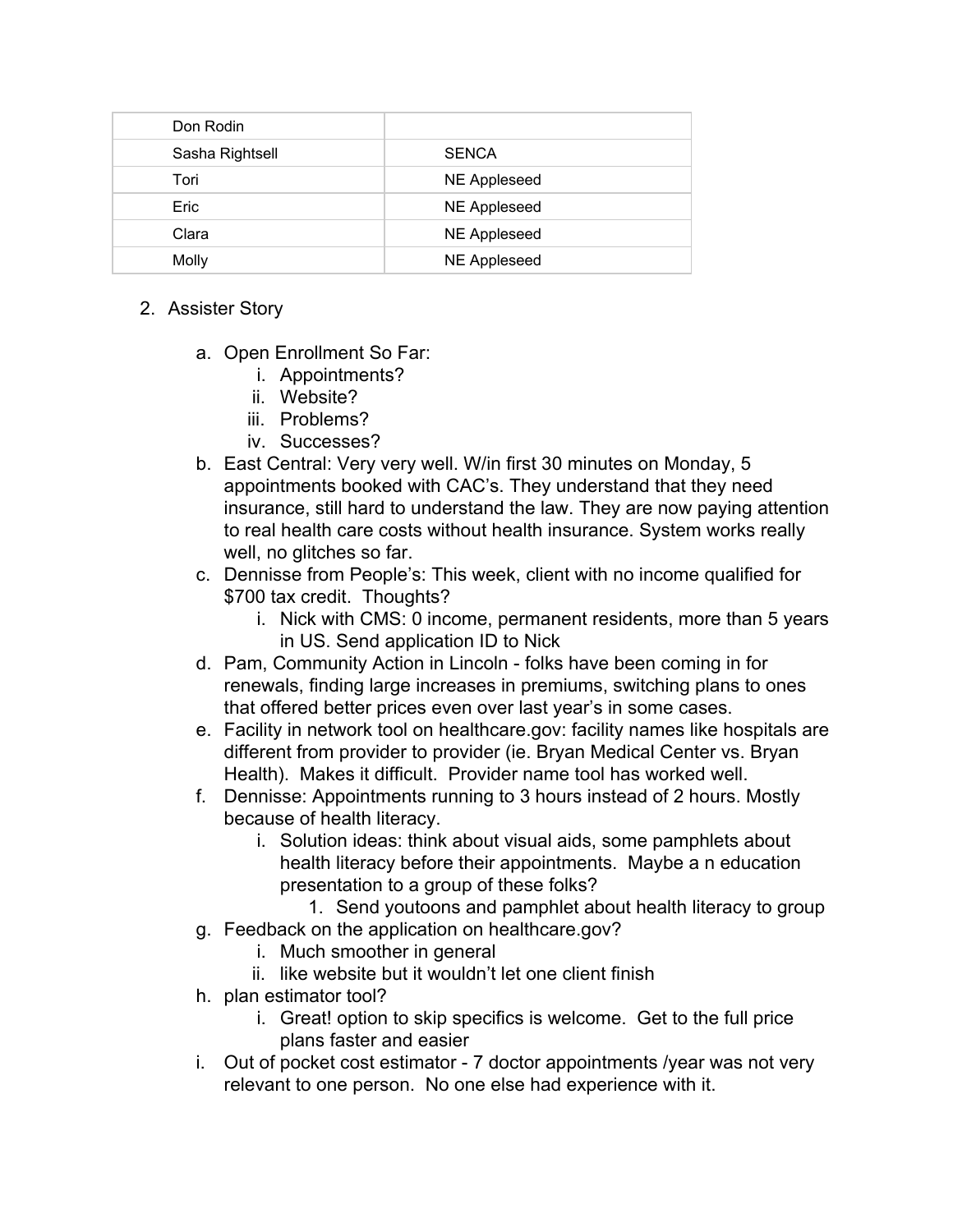- 3. Facilitated Discussion
	- a. What issues do YOU want to bring up? What are YOUR questions for other assisters or the experts?
		- i. Vicki Grand Island, just started social security but too young for medicare - people asking for last month of income, not year estimate. Some use 2015 income, some ask projected. Not eligible for anything - appeal being filed.
			- 1. Nick Use the call center. Must go off of 2016 projected income. If you get a call center rep that you can't get through to, call another one (unofficial advice).
	- b. Marlene 2 questions.
		- i. mom, dad, 3 children divided them into groups. Stated that they were all eligible for marketplace. Would not let them change or combine groups.
			- 1. Go through the call center to get it fixed. They have an override.
			- 2. If a child has a different address, they are separated into different groups.
			- 3. Also seen: the marketplace split tobacco users from non-tobacco users into two groups.
		- ii. Mixed immigration families coming in. Asks for parents employer but parents go undera different name at the place of employment. Will the marketplace call and verify based on immigrant status?
			- 1. Most likely would send a data matching inconsistency form from what Nick can understand.
			- 2. Send it in writing and he will get back to them
- 4. Organization Updates / Training / Questions
	- a. Enroll NE Thankful for Health Coverage Day of Action
		- i. November 15-21 (emphasis on Nov 18.) Lots of materials coming your way. Be on the lookout!
	- b. Education and Engagement Group Outreach
		- i. Our nonprofit/schools/churches/gov't agency non healthcare focused orgs.
		- ii. The Nov. 17th group will focus on Immigrant eligibility. Be there! Encourage others to be there!
	- c. Others?
		- i. Schedule for Open Enrollment. 3 in-person meetings/calls. February with a celebration webinar across the state. Next one in Omaha.
		- ii. Phone bank in Lincoln Nov. 12 at Community Action of Lancaster and Saunders Counties.
		- iii. Working on a phone bank in Omaha early December. Old station did not work out.